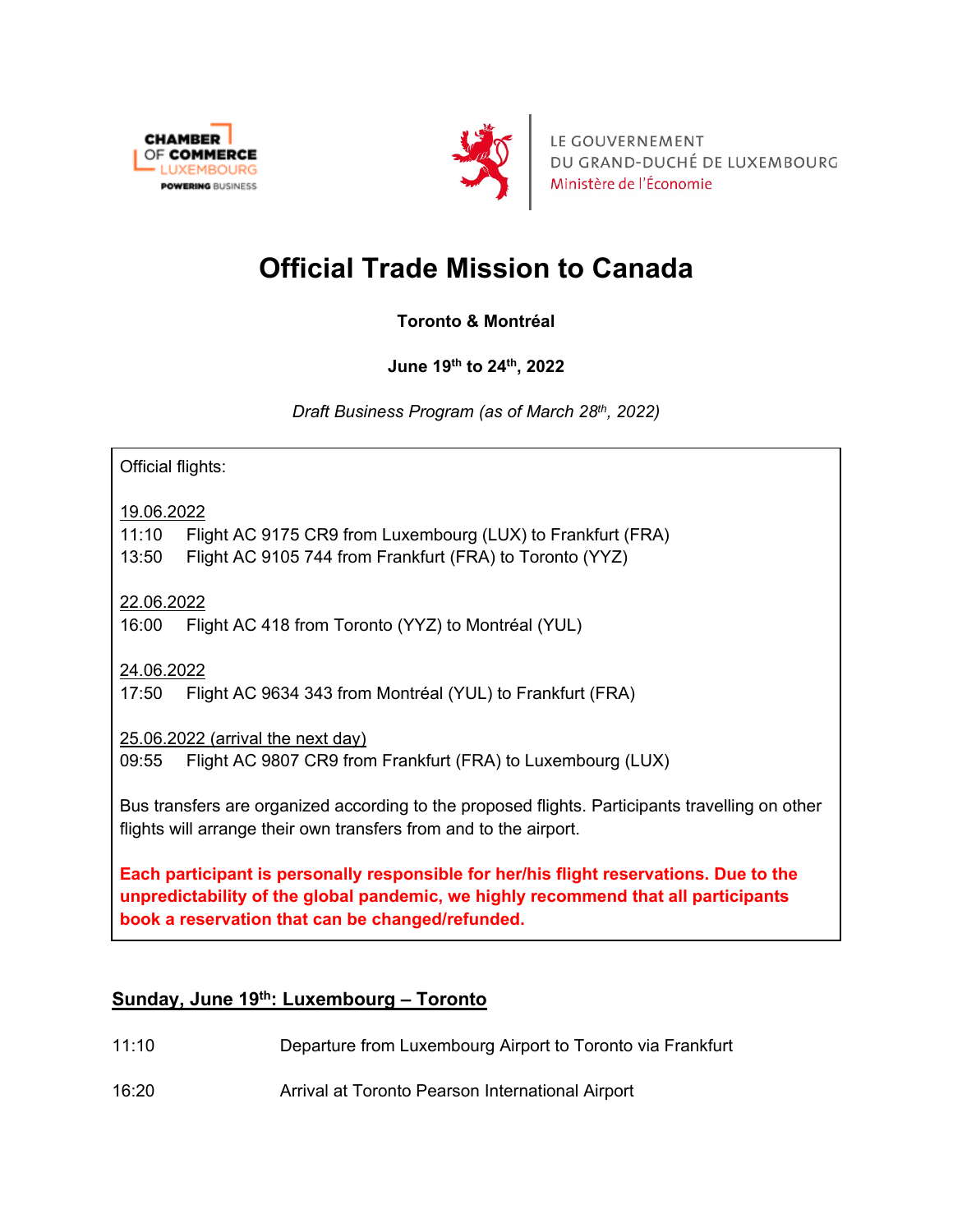| 17:00 | Transfer by bus to the hotel: |  |
|-------|-------------------------------|--|
|       |                               |  |

**[InterContinental Toronto Center](https://www.torontocentre.intercontinental.com/)** 225 Front St W, Toronto, Ontario, M5V 2X3

19:30 Informal Delegation Welcome Drink Venue: InterContinental Toronto Centre

#### **Monday, June 20th: Toronto**

| Morning   | Ontario Business Forum<br>Venue: Ontario Investment and Trade Centre<br>35th Floor, 250 Yonge St, Toronto ON M5B 2L7                           |
|-----------|------------------------------------------------------------------------------------------------------------------------------------------------|
| Afternoon | Lunch<br>Visit of flagship project and local startup incubator                                                                                 |
| 19:30     | Networking reception<br>Venue: InterContinental Toronto Center<br>(Feel free to invite up to two partners/business contacts to this reception) |

#### **Tuesday, June 21st: Toronto**

| All day                              | <b>Visit of Collision</b><br>Venue: Enercare Center, Toronto                                                                                                                                               |
|--------------------------------------|------------------------------------------------------------------------------------------------------------------------------------------------------------------------------------------------------------|
|                                      | <b>B2B</b> opportunities<br>Attending talks and panels<br>Access to investors and startups<br>Visit of Luxembourg pavilion & meeting with Luxembourg startups                                              |
| Important Info $\blacktriangleright$ | Luxembourg will have a national stand at Collision. The stand, branded<br>"Startup Luxembourg", will have 8 exhibiting startups and will be open to<br>the whole Luxembourg Delegation as a meeting place. |
|                                      | Any Luxembourg-related panels will be listed in this program.                                                                                                                                              |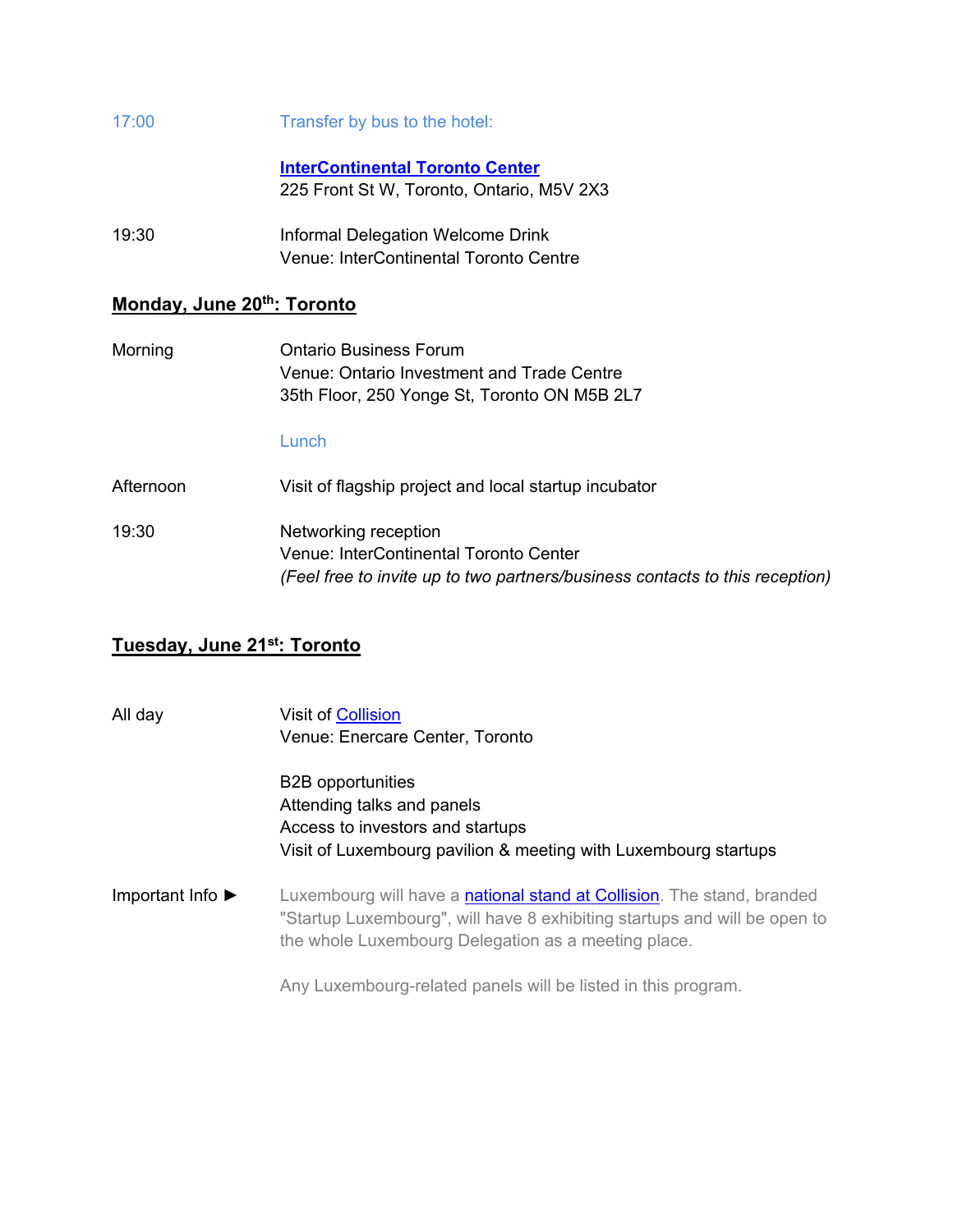# **Wednesday, June 22nd: Toronto – Montréal**

| 08:45           | <b>Hotel Check out</b><br>leave your luggage at the collection point in the reception before leaving<br>for Collision, the luggage will be transferred to the airport alongside the<br>delegation at noon |
|-----------------|-----------------------------------------------------------------------------------------------------------------------------------------------------------------------------------------------------------|
| $09:00 - 12:30$ | Free time at Collision                                                                                                                                                                                    |
|                 | <b>B2B</b> opportunities<br>Attending talks and panels<br>Access to investors and startups                                                                                                                |
|                 | Joint Quebec-Luxembourg Startup event (TBC)                                                                                                                                                               |
| 12:30           | Transfer by bus to the Toronto Pearson International Airport                                                                                                                                              |
| 16:00           | Departure from Toronto Pearson International Airport to Montréal-Pierre<br><b>Elliott Trudeau International Airport</b>                                                                                   |
| 17:16<br>18:00  | Arrival in Montréal<br>Transfer by bus to the Hotel                                                                                                                                                       |
|                 | <b>Humaniti Hotel Montréal</b><br>340 rue de la Gauchetière, Montréal, O H2Z 0C3                                                                                                                          |
| 19:30           | Networking reception<br>Venue: Humaniti Hotel Montréal<br>(Feel free to invite up to two partners/business contacts to this reception)                                                                    |

# **Thursday, June 23rd: Montréal**

| Morning   | Visit of flagship project                                                                             |
|-----------|-------------------------------------------------------------------------------------------------------|
| Noon      | Luncheon-Business Forum organized by the CORIM (Conseil des<br>relations internationales de Montréal) |
|           | Keynote speeches, b2b networking, luncheon with sectoral tables                                       |
| Afternoon | Startup ecosystem event                                                                               |
| Evening   | Luxembourg National Day Reception (TBC)<br>Venue: TBD                                                 |